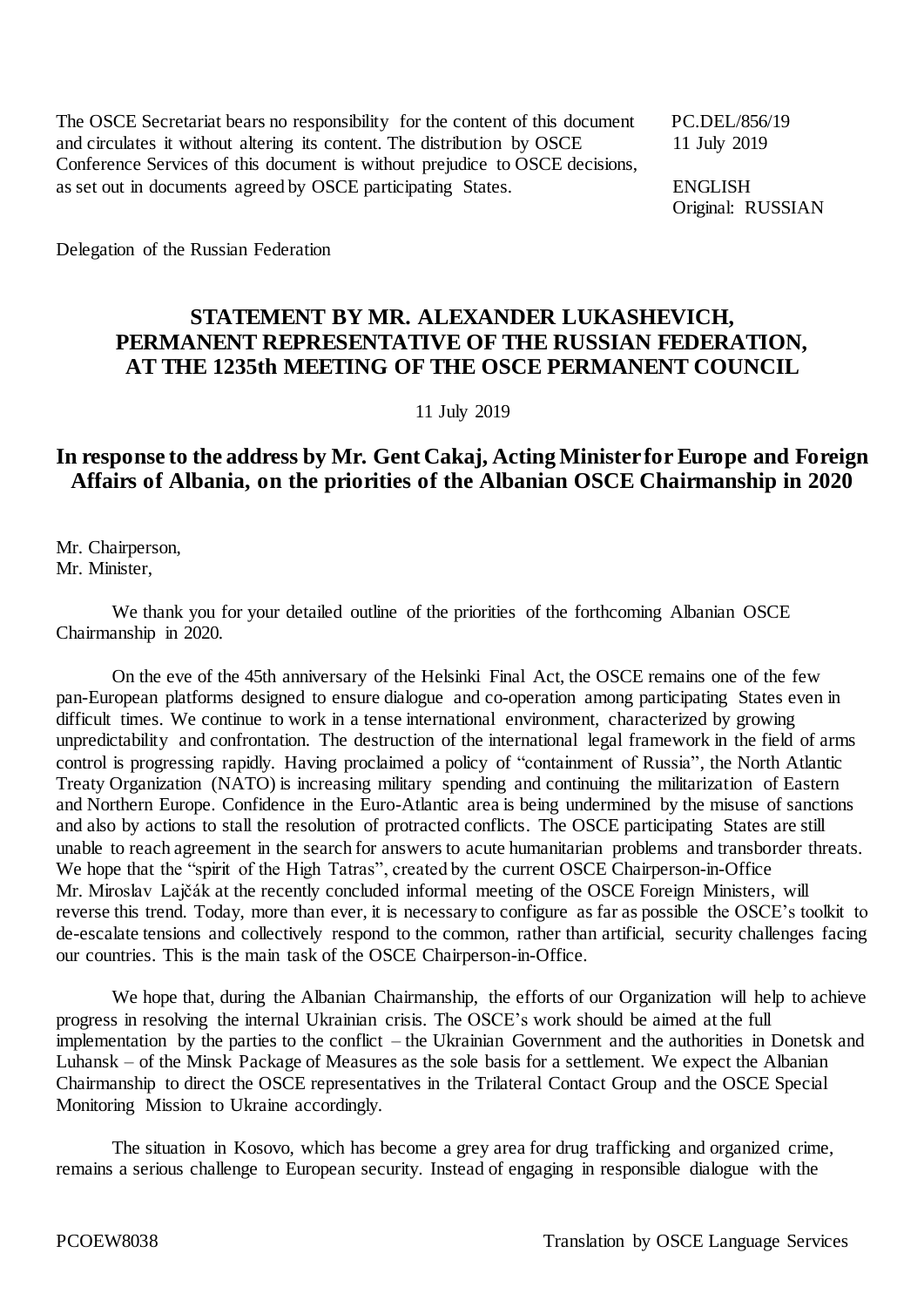Serbian Government, the authorities in Kosovo are concerned only with aggressive self-affirmation in the region and increasing pressure on the Serbian population in the territory, undermining the long-term efforts of the international community for a peaceful settlement. We recall that United Nations Security Council resolution 1244 remains the sole basis for the settlement of the Kosovo problem and for any related international activities. We assume that, while holding the OSCE Chairmanship, Albania will approach this issue from an exclusively status-neutral position. Anything else would be a departure from the existing mandate.

There is still demand for the OSCE's contribution in the resolution of other conflicts, notably in the search for solutions relating to Transdniestria and Nagorno-Karabakh, and also in steps towards normalizing relations between Georgia, Abkhazia and South Ossetia within the framework of the Geneva International Discussions on Security and Stability in the Trans-Caucasus.

We are still far from unleashing the potential of the Platform for Co-operative Security, which provides for the active co-operation of the OSCE with key structures in the Euro-Atlantic and Eurasian area, including the Collective Security Treaty Organization, the Eurasian Economic Union, the Commonwealth of Independent States and the Shanghai Cooperation Organisation. It is also necessary to increase contact with OSCE Partners for Co-operation, for which the Organization has adopted sufficient regulatory frameworks.

We count on the support of dialogue frameworks already established in the OSCE, such as the Structured Dialogue. We understand that this is a lengthy process, requiring patience and the close involvement of experts. However, a comprehensive discussion on the state and prospects of European security is necessary.

We consider countering transnational threats to be a key unifying point in the first "basket". We expect the Albanian Chairmanship to maintain a high profile in the field of counter-terrorism, notably by holding a Chairmanship conference on counter-terrorism. We support the focus on the issue of foreign terrorist fighters. It is also important not to forget about the fight against terrorist ideology and the financing of terrorism, and also about strengthening inter-State co-operation in the field of counter-terrorism and the formation of a global counter-terrorism front. We fully share the desire to focus on combating organized crime. We suggest that attention be paid to the issue of combating drug trafficking. The growing relevance of this topic was confirmed by the participants in the recent anti-drug conference, organized by the Slovak Chairmanship in June. It is necessary to continue the practice of holding such popular events annually.

We are ready to continue looking for points of common interest on security topics related to information and communication technologies (ICT). It is important to implement the confidence-building measures developed within the OSCE that prevent militarization of the information space, interference in States' internal affairs and violation of their "digital" sovereignty. We consider useful the holding of specialized conferences by the Chairmanship on security in the field of ICT.

It is necessary to maintain the depoliticized nature of work in the economic and environmental dimension. The Ministerial Council meeting in Milan in December 2018 confirmed that with the political will, the unifying potential of the second "basket" could be unlocked. We have taken note of Albania's choice of combating corruption and good governance as the main theme of next year's economic and environmental dimension events. At the same time, we consider it necessary to continue work on digitalization in accordance with the Milan Ministerial Declaration on the Digital Economy as a Driver for Promoting Co-operation, Security and Growth and to consolidate the positive impact of digital transformation. We are counting on the expert potential of the Co-ordinator of OSCE Economic and Environmental Activities, Mr. Vuk Žugić. The topics of increasing energy efficiency and protecting critical energy infrastructure, and also the "clean" use of fossil energy sources and the role of renewable energy